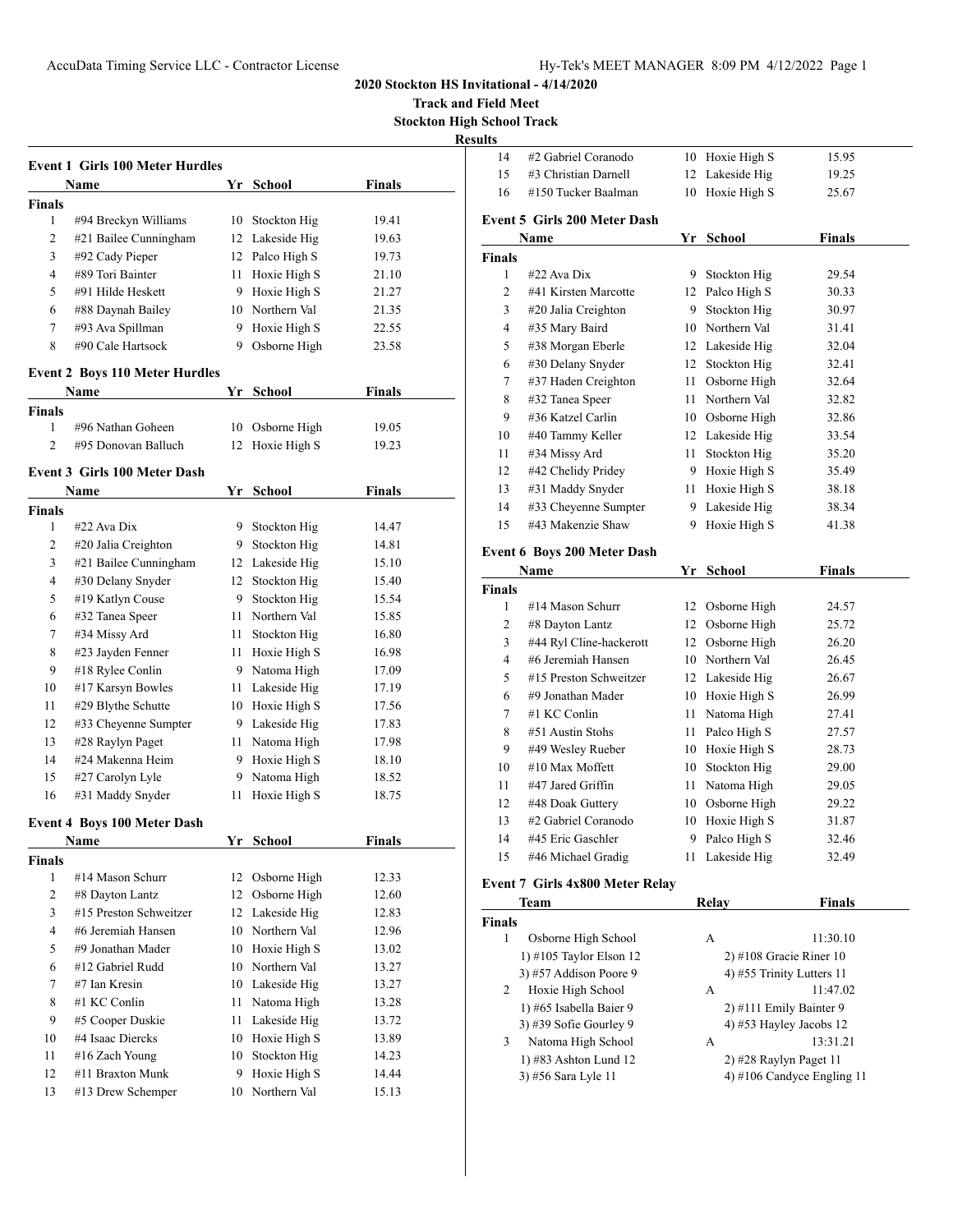**Track and Field Meet**

**Stockton High School Track Results**

|                                             | Finals  (Event 7 Girls 4x800 Meter Relay)     |    |                    |                                   |
|---------------------------------------------|-----------------------------------------------|----|--------------------|-----------------------------------|
|                                             | Team                                          |    | <b>Relay</b>       | Finals                            |
| 4                                           | Northern Val                                  |    | A                  | 13:59.43                          |
|                                             | 1) #84 Shaylee Vsetecka 11                    |    |                    | 2) #110 Delaney Sides 9           |
|                                             | 3) #26 Tatum Lentz 9                          |    |                    | 4) #25 Rebekah Henrickson 10      |
|                                             | Event 8 Boys 4x800 Meter Relay                |    |                    |                                   |
|                                             | Team                                          |    | <b>Relay</b>       | Finals                            |
| <b>Finals</b>                               |                                               |    |                    |                                   |
| 1                                           | Osborne High School                           |    | A                  | 9:27.01                           |
|                                             | 1) #98 Sam Kendig 10                          |    |                    | 2) #72 Aiden Conrad 10            |
| 2                                           | 3) #77 Jonny Hamel 10                         |    | А                  | 4) #69 Graham Bales 11<br>9:54.76 |
|                                             | Hoxie High School<br>1) #73 Connor Diercks 10 |    |                    |                                   |
|                                             | 3) #87 Aaron Keith 9                          |    | 4) #74 Kane Epp 10 | 2) #86 Levi Gleason 10            |
| 3                                           | Northern Val                                  |    | А                  | 10:25.55                          |
|                                             | 1) #58 Brian Bencomo 11                       |    | 2) #85 Kai Cox 11  |                                   |
|                                             | 3) #113 Eric Loya 12                          |    |                    | 4) #64 Kenton Thalheim 10         |
| 4                                           | Natoma High School                            |    | А                  | 11:35.51                          |
|                                             | $1)$ #79 Logan Pruter 12                      |    |                    | 2) #104 Ricky Mayberry 11         |
|                                             | 3) #103 Javon Letsch 11                       |    |                    | $(4)$ #100 Derek George 12        |
|                                             | Event 9 Girls 1600 Meter Run                  |    |                    |                                   |
|                                             | Name                                          |    | Yr School          | <b>Finals</b>                     |
| <b>Finals</b>                               |                                               |    |                    |                                   |
| 1                                           | #66 Kate Kendig                               |    | 9 Osborne High     | 6:32.89                           |
| $\overline{c}$                              | #65 Isabella Baier                            |    | 9 Hoxie High S     | 6:38.39                           |
| 3                                           | #82 Cappi Hoeting                             | 11 | Stockton Hig       | 6:43.46                           |
| 4                                           | #40 Tammy Keller                              |    | 12 Lakeside Hig    | 6:54.20                           |
| 5                                           | #68 Macy Wente                                |    | 9 Hoxie High S     | 7:04.11                           |
| 6                                           | #84 Shaylee Vsetecka                          |    | 11 Northern Val    | 7:16.25                           |
| 7                                           | #37 Haden Creighton                           | 11 | Osborne High       | 7:20.42                           |
| 8                                           | #83 Ashton Lund                               |    | 12 Natoma High     | 7:26.36                           |
| 9                                           | #80 Teagan Ellenz                             | 11 | Osborne High       | 8:05.20                           |
| 10                                          | #81 Ryleigh Gardner                           | 9  | Stockton Hig       | 8:08.95                           |
|                                             | Event 10 Boys 1600 Meter Run                  |    |                    |                                   |
|                                             | Name                                          |    | Yr School          | Finals                            |
| Finals                                      |                                               |    |                    |                                   |
| 1                                           | #71 Drew Bretz                                | 11 | Hoxie High S       | 5:14.01                           |
| $\overline{c}$                              | #77 Jonny Hamel                               | 10 | Osborne High       | 5:20.95                           |
| 3                                           | #73 Connor Diercks                            | 10 | Hoxie High S       | 5:21.05                           |
| $\overline{4}$                              | #69 Graham Bales                              | 11 | Osborne High       | 5:26.98                           |
| 5                                           | #74 Kane Epp                                  |    | 10 Hoxie High S    | 5:33.07                           |
| 6                                           | #78 Clay Johnson                              | 12 | Hoxie High S       | 6:03.31                           |
| 7                                           | #76 Caden Lowry                               | 9. | Northern Val       | 6:14.09                           |
|                                             | Event 11 Girls 4x100 Meter Relay              |    |                    |                                   |
|                                             | Team                                          |    | Relay              | <b>Finals</b>                     |
| <b>Finals</b><br>1                          | Stockton High School                          |    | А                  | 55.90                             |
|                                             |                                               |    |                    | 2) #19 Katlyn Couse 9             |
| 1) #30 Delany Snyder 12<br>3) #22 Ava Dix 9 |                                               |    |                    |                                   |

| นแร           |                                         |         |                         |                               |
|---------------|-----------------------------------------|---------|-------------------------|-------------------------------|
| 2             | Hoxie High School                       |         | А                       | 58.07                         |
|               | 1) #93 Ava Spillman 9                   |         |                         | $2)$ #109 Kinley Rogers 10    |
|               | 3) #91 Hilde Heskett 9                  |         | 4) #39 Sofie Gourley 9  |                               |
| 3             | Osborne High School                     |         | А                       | 59.79                         |
|               | 1) #55 Trinity Lutters 11               |         |                         | $2)$ #108 Gracie Riner 10     |
|               | 3) #54 Kassi Kaser 9                    |         |                         | 4) #105 Taylor Elson 12       |
| 4             | Northern Val                            |         | А                       | 59.87                         |
|               | 1) #35 Mary Baird 10                    |         |                         | 2) #107 Haley Hansen 9        |
|               | 3) #110 Delaney Sides 9                 |         | 4) #32 Tanea Speer 11   |                               |
| 5             | Natoma High School                      |         | А                       | 1:02.88                       |
|               | 1) #18 Rylee Conlin 9                   |         | 2) #56 Sara Lyle 11     |                               |
|               | 3) #28 Raylyn Paget 11                  |         |                         | 4) #106 Candyce Engling 11    |
|               | <b>Event 12 Boys 4x100 Meter Relay</b>  |         |                         |                               |
|               | Team                                    |         | Relay                   | <b>Finals</b>                 |
| <b>Finals</b> |                                         |         |                         |                               |
| 1             | Osborne High School                     |         | А                       | 46.30                         |
|               | 1) #8 Dayton Lantz 12                   |         |                         | 2) #102 Hunter Howell 9       |
|               | 3) #14 Mason Schurr 12                  |         |                         | 4) #44 Ryl Cline-hackerott 12 |
| 2             | Hoxie High School                       |         | А                       | 50.74                         |
|               | 1) #4 Isaac Diercks 10                  |         |                         | 2) #9 Jonathan Mader 10       |
|               | 3) #11 Braxton Munk 9                   |         | 4) #70 Duncan Bell 9    |                               |
| 3             | Natoma High School                      |         | А                       | 54.30                         |
|               | 1) #1 KC Conlin 11                      |         | 2) #47 Jared Griffin 11 |                               |
|               | 3) #104 Ricky Mayberry 11               |         |                         | 4) #103 Javon Letsch 11       |
|               |                                         |         |                         |                               |
|               | Event 15 Girls 400 Meter Dash           |         |                         |                               |
|               | Name                                    |         | Yr School               | <b>Finals</b>                 |
| <b>Finals</b> |                                         |         |                         |                               |
| 1             | #57 Addison Poore                       |         | 9 Osborne High          | 1:06.34                       |
| 2             | #41 Kirsten Marcotte                    |         | 12 Palco High S         | 1:07.33                       |
| 3             | #55 Trinity Lutters                     | 11 -    | Osborne High            | 1:08.21                       |
| 4             | #54 Kassi Kaser                         |         | 9 Osborne High          | 1:15.33                       |
| 5             | #56 Sara Lyle                           | 11      | Natoma High             | 1:18.02                       |
| 6             | #42 Chelidy Pridey                      | 9       | Hoxie High S            | 1:20.58                       |
|               | Event 16 Boys 400 Meter Dash            |         |                         |                               |
|               | Name                                    |         | Yr School               | <b>Finals</b>                 |
| <b>Finals</b> |                                         |         |                         |                               |
| 1             | #58 Brian Bencomo                       | 11 -    | Northern Val            | 54.33                         |
| 2             | #63 Ryan Shaw                           |         | 11 Hoxie High S         | 54.41                         |
| 3             | #64 Kenton Thalheim                     | 10      | Northern Val            | 56.40                         |
| 4             | #5 Cooper Duskie                        | 11      | Lakeside Hig            | 57.33                         |
| 5             | #52 Owen Walker                         | 10      | Hoxie High S            | 1:01.28                       |
| 6             | #59 Dalton Garman                       | 9.      | Osborne High            | 1:03.79                       |
| 7             | #61 Lincoln Koehn                       |         | Osborne High            |                               |
| 8             | #60 Ethan Gaschler                      | 9.<br>9 | Palco High S            | 1:03.80                       |
| 9             | #62 Darien Schreiber                    |         |                         | 1:03.83                       |
|               | #150 Tucker Baalman                     | 11      | Osborne High            | 1:15.74                       |
| 10            |                                         | 10      | Hoxie High S            | 1:24.63                       |
|               | <b>Event 17 Girls 300 Meter Hurdles</b> |         |                         |                               |
|               | Name                                    |         | Yr School               | <b>Finals</b>                 |
| Finals        |                                         |         |                         |                               |
| 1             | #89 Tori Bainter                        | 11      | Hoxie High S            | 56.73                         |
| 2             | #36 Katzel Carlin                       | 10      | Osborne High            | 57.89                         |
|               |                                         |         |                         |                               |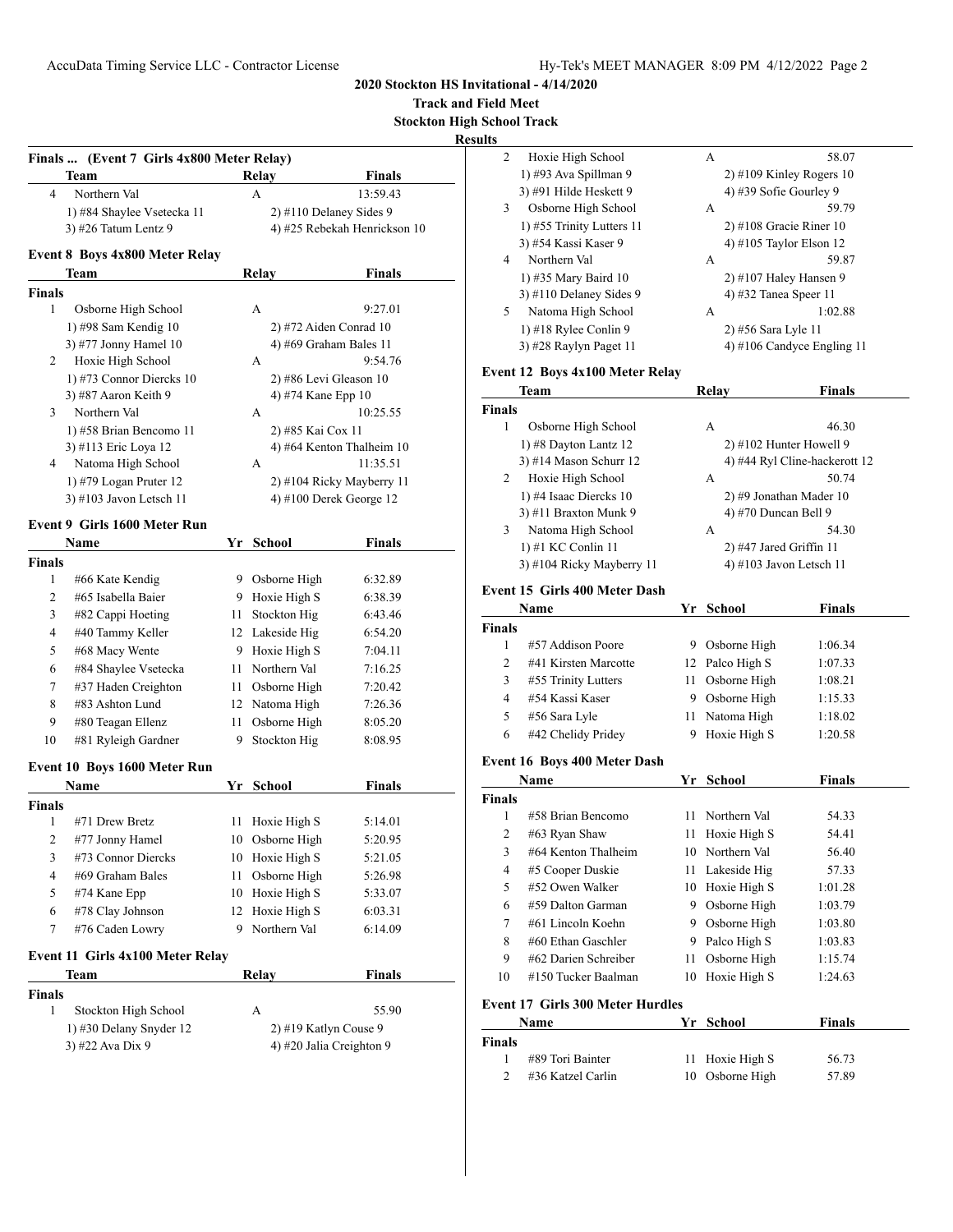**Track and Field Meet Stockton High School Track**

**Resul** 

|                | Finals  (Event 17 Girls 300 Meter Hurdles) |      |                 |               |  |
|----------------|--------------------------------------------|------|-----------------|---------------|--|
|                | <b>Name</b>                                |      | Yr School       | <b>Finals</b> |  |
| 3              | #92 Cady Pieper                            |      | 12 Palco High S | 58.27         |  |
| 4              | #99 Lauren Brummet                         |      | 10 Lakeside Hig | 58.43         |  |
| 5              | #40 Tammy Keller                           |      | 12 Lakeside Hig | 1:04.48       |  |
| 6              | #91 Hilde Heskett                          |      | 9 Hoxie High S  | 1:06.44       |  |
| 7              | #93 Ava Spillman                           |      | 9 Hoxie High S  | 1:09.79       |  |
|                | <b>Event 18 Boys 300 Meter Hurdles</b>     |      |                 |               |  |
|                | Name                                       | Yr   | School          | <b>Finals</b> |  |
| <b>Finals</b>  |                                            |      |                 |               |  |
| 1              | #98 Sam Kendig                             |      | 10 Osborne High | 46.14         |  |
| 2              | #11 Braxton Munk                           |      | 9 Hoxie High S  | 48.48         |  |
| 3              | #16 Zach Young                             |      | 10 Stockton Hig | 48.92         |  |
| $\overline{4}$ | #97 Trent Fenner                           |      | 9 Hoxie High S  | 52.24         |  |
| 5              | #51 Austin Stohs                           | 11 - | Palco High S    | 53.92         |  |
| 6              | #46 Michael Gradig                         | 11   | Lakeside Hig    | 57.73         |  |
|                | <b>Event 19 Girls 800 Meter Run</b>        |      |                 |               |  |
|                | Name                                       |      | Yr School       | <b>Finals</b> |  |
| <b>Finals</b>  |                                            |      |                 |               |  |
| 1              | #57 Addison Poore                          |      | 9 Osborne High  | 2:45.36       |  |
| 2              | #53 Hayley Jacobs                          |      | 12 Hoxie High S | 2:51.47       |  |
| 3              | #67 Mya Schweitzer                         |      | 10 Osborne High | 2:54.69       |  |
| 4              | #66 Kate Kendig                            |      | 9 Osborne High  | 3:01.58       |  |
| 5              | #68 Macy Wente                             | 9    | Hoxie High S    | 3:17.55       |  |
|                | <b>Event 20 Boys 800 Meter Run</b>         |      |                 |               |  |
|                | Name                                       |      | Yr School       | <b>Finals</b> |  |
| <b>Finals</b>  |                                            |      |                 |               |  |
| 1              | #71 Drew Bretz                             | 11 - | Hoxie High S    | 2:15.76       |  |
| 2              | #69 Graham Bales                           | 11 - | Osborne High    | 2:20.11       |  |
| 3              | #64 Kenton Thalheim                        |      | 10 Northern Val | 2:25.11       |  |
| $\overline{4}$ | #72 Aiden Conrad                           |      | 10 Osborne High | 2:28.30       |  |
| 5              | #73 Connor Diercks                         |      | 10 Hoxie High S | 2:28.38       |  |
| 6              | #70 Duncan Bell                            |      | 9 Hoxie High S  | 2:32.06       |  |
| 7              | #59 Dalton Garman                          |      | 9 Osborne High  | 2:40.45       |  |
| 8              | #76 Caden Lowry                            |      | 9 Northern Val  | 2:54.09       |  |
| 9              | #75 Jamie Keller                           | 10   | Palco High S    | 3:28.60       |  |
|                | Event 21 -Girls 3200 Meter Run             |      |                 |               |  |
|                | Name                                       |      | Yr School       | <b>Finals</b> |  |
| <b>Finals</b>  |                                            |      |                 |               |  |
| 1              | #67 Mya Schweitzer                         | 10   | Osborne High    | 14:14.18      |  |
| $\overline{2}$ | #82 Cappi Hoeting                          | 11   | Stockton Hig    | 15:30.69      |  |
| 3              | #81 Ryleigh Gardner                        | 9    | Stockton Hig    | 18:00.27      |  |
|                | <b>Event 22 Boys 3200 Meter Run</b>        |      |                 |               |  |
|                | Name                                       | Yr   | School          | Finals        |  |
| <b>Finals</b>  |                                            |      |                 |               |  |
| 1              | #77 Jonny Hamel                            | 10   | Osborne High    | 11:40.31      |  |
| $\overline{2}$ | #87 Aaron Keith                            | 9    | Hoxie High S    | 12:05.24      |  |
| 3              | #86 Levi Gleason                           |      | 10 Hoxie High S | 12:20.36      |  |
| 4              | #72 Aiden Conrad                           |      | 10 Osborne High | 12:53.82      |  |
| 5              | #78 Clay Johnson                           | 12   | Hoxie High S    | 13:02.18      |  |
| 6              | #85 Kai Cox                                | 11   | Northern Val    | 13:36.54      |  |

|               | Event 23 Girls 4x400 Meter Relay        |    |                          |                           |
|---------------|-----------------------------------------|----|--------------------------|---------------------------|
|               | Team                                    |    | <b>Relay</b>             | <b>Finals</b>             |
| <b>Finals</b> |                                         |    |                          |                           |
| 1             | Osborne High School                     |    | А                        | 4:40.98                   |
|               | 1) #55 Trinity Lutters 11               |    | 2) #105 Taylor Elson 12  |                           |
|               | 3) #54 Kassi Kaser 9                    |    | 4) #57 Addison Poore 9   |                           |
| 2             | Hoxie High School                       |    | А                        | 4:42.71                   |
|               | 1) #111 Emily Bainter 9                 |    | 2) #39 Sofie Gourley 9   |                           |
|               | 3) #112 Grayce Schieferecke 11          |    | 4) #53 Hayley Jacobs 12  |                           |
|               | <b>Event 24 Boys 4x400 Meter Relay</b>  |    |                          |                           |
|               | Team                                    |    | Relay                    | Finals                    |
| <b>Finals</b> |                                         |    |                          |                           |
| 1             | Hoxie High School                       |    | А                        | 3:47.04                   |
|               | 1) #71 Drew Bretz 11                    |    | 2) #74 Kane Epp 10       |                           |
|               | 3) #101 Cade Gourley 12                 |    | 4) #63 Ryan Shaw 11      |                           |
| 2             | Osborne High School                     |    | А                        | 3:51.05                   |
|               | 1) #102 Hunter Howell 9                 |    | 2) #98 Sam Kendig 10     |                           |
|               | 3) #77 Jonny Hamel 10                   |    | 4) #14 Mason Schurr $12$ |                           |
| 3             | Northern Val                            |    | А                        | 4:01.23                   |
|               | 1) #58 Brian Bencomo 11                 |    | 2) #113 Eric Loya 12     |                           |
|               | 3) #6 Jeremiah Hansen 10                |    |                          | 4) #64 Kenton Thalheim 10 |
|               | Event 125 Girls High Jump               |    |                          |                           |
|               | Name                                    |    | Yr School                | <b>Finals</b>             |
| <b>Finals</b> |                                         |    |                          |                           |
| 1             | #99 Lauren Brummet                      |    | 10 Lakeside Hig          | 4-10.00                   |
| 2             | #35 Mary Baird                          |    | 10 Northern Val          | 4-08.00                   |
| 3             | #111 Emily Bainter                      |    | 9 Hoxie High S           | J4-08.00                  |
| 4             | #105 Taylor Elson                       |    | 12 Osborne High          | 4-06.00                   |
| 5             | #90 Cale Hartsock                       |    | 9 Osborne High           | 4-04.00                   |
| 6             | #114 Molly Foote                        | 12 | Hoxie High S             | $3-10.00$                 |
|               |                                         |    |                          |                           |
|               | <b>Event 126 Boys High Jump</b><br>Name |    | Yr School                | <b>Finals</b>             |
| <b>Finals</b> |                                         |    |                          |                           |
| 1             | #12 Gabriel Rudd                        |    | 10 Northern Val          | 5-06.00                   |
| 2             |                                         |    |                          |                           |
|               | #101 Cade Gourley                       |    | 12 Hoxie High S          | J5-06.00                  |
| 3             | #113 Eric Loya                          |    | 12 Northern Val          | 5-04.00                   |
| 4             | #60 Ethan Gaschler                      | 9  | Palco High S             | 5-02.00                   |
| 5             | #97 Trent Fenner                        | 9  | Hoxie High S             | J5-02.00                  |
| 6             | #47 Jared Griffin                       | 11 | Natoma High              | 5-00.00                   |
|               | <b>Event 127 Girls Discus Throw</b>     |    |                          |                           |
|               | Name                                    |    | <u>Yr School</u>         | <b>Finals</b>             |
| Finals        |                                         |    |                          |                           |
| 1             | #122 Kaelyn Means                       | 11 | Stockton Hig             | 127-00                    |
| 2             | #127 Reill Stremel-smith                | 12 | Lakeside Hig             | 116-10                    |
| 3             | #108 Gracie Riner                       | 10 | Osborne High             | 100-00                    |
| 4             | #119 Abi Eickleberry                    | 10 | Palco High S             | 99-05                     |
| 5             | #118 Aydan Dill                         | 11 | Osborne High             | 86-10                     |
| 6             | #128 Grace Willam                       | 9. | Osborne High             | 84-03                     |
| 7             | #120 Kalli Kaser                        | 11 | Osborne High             | 81-10                     |
| 8             | #126 Calleah Stevens                    | 9  | Lakeside Hig             | 80-07                     |
|               |                                         |    |                          |                           |
| 9             | #109 Kinley Rogers                      | 10 | Hoxie High S             | 79-00                     |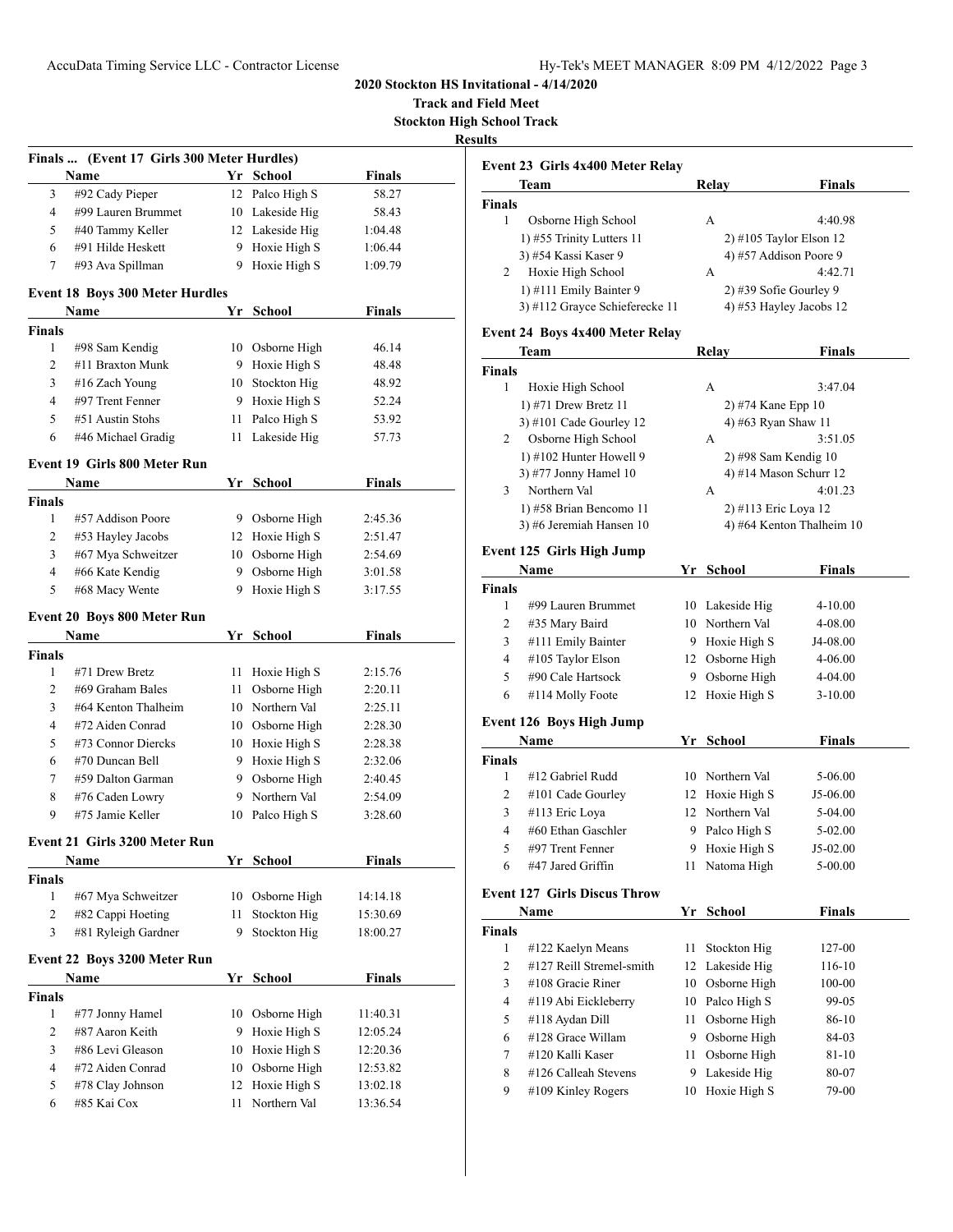**Track and Field Meet Stockton High School Track**

| н<br>ъ<br>- |
|-------------|
|             |

| Finals  (Event 127 Girls Discus Throw) |                                      |      |                 |               |  |  |
|----------------------------------------|--------------------------------------|------|-----------------|---------------|--|--|
|                                        | Name                                 |      | Yr School       | <b>Finals</b> |  |  |
| 10                                     | #110 Delaney Sides                   |      | 9 Northern Val  | 78-08         |  |  |
| 11                                     | #123 Brin Muir                       |      | 9 Stockton Hig  | 71-05         |  |  |
| 12                                     | #23 Jayden Fenner                    |      | 11 Hoxie High S | 70-08         |  |  |
| 13                                     | #121 Jolie Kuhn                      |      | 9 Palco High S  | 64-00         |  |  |
| 14                                     | #114 Molly Foote                     |      | 12 Hoxie High S | 56-04         |  |  |
| 15                                     | #43 Makenzie Shaw                    |      | 9 Hoxie High S  | 54-00         |  |  |
| 16                                     | #125 Grace Smith                     | 10   | Lakeside Hig    | 45-06         |  |  |
|                                        | <b>Event 128 Boys Discus Throw</b>   |      |                 |               |  |  |
|                                        | Name                                 |      | Yr School       | <b>Finals</b> |  |  |
| Finals                                 |                                      |      |                 |               |  |  |
| 1                                      | #140 Jadin Newell                    |      | 12 Palco High S | 131-00.50     |  |  |
| 2                                      | #95 Donovan Balluch                  |      | 12 Hoxie High S | 122-01.50     |  |  |
| 3                                      | #8 Dayton Lantz                      |      | 12 Osborne High | 119-02        |  |  |
| 4                                      | #100 Derek George                    |      | 12 Natoma High  | 117-05.50     |  |  |
| 5                                      | #60 Ethan Gaschler                   |      | 9 Palco High S  | 116-10        |  |  |
| 6                                      | #135 Rylan Basart                    |      | 12 Stockton Hig | 112-07        |  |  |
| 7                                      | #143 Bradon Stohs                    |      | 12 Palco High S | 110-04        |  |  |
| 8                                      | #139 Chris Heise                     |      | 11 Osborne High | 109-06.50     |  |  |
| 9                                      | #48 Doak Guttery                     |      | 10 Osborne High | 103-02        |  |  |
| 10                                     | #137 Eli Hahn                        |      | 10 Lakeside Hig | 98-11         |  |  |
| 11                                     | #141 Dylan Potts                     | 11 - | Osborne High    | 98-06         |  |  |
| 12                                     | #13 Drew Schemper                    |      | 10 Northern Val | 96-06         |  |  |
| 13                                     | #144 Andre Vaughn                    |      | 10 Hoxie High S | 94-09.50      |  |  |
| 14                                     | #16 Zach Young                       |      | 10 Stockton Hig | 91-02         |  |  |
| 15                                     | #138 Jackson Hardy                   |      | 9 Lakeside Hig  | 89-09.50      |  |  |
| 16                                     | #134 Hunter Albrecht                 |      | 9 Lakeside Hig  | 85-01         |  |  |
| 17                                     | #49 Wesley Rueber                    |      | 10 Hoxie High S | 84-04.50      |  |  |
| 18                                     | #2 Gabriel Coranodo                  |      | 10 Hoxie High S | 82-08.50      |  |  |
| 19                                     | #136 Dylan Baxter                    | 11   | Stockton Hig    | 76-11         |  |  |
| 20                                     | #115 Gage Gradig                     | 9.   | Lakeside Hig    | 69-00         |  |  |
| 21                                     | #142 Kyle Speer                      | 10   | Northern Val    | 31-11         |  |  |
|                                        | <b>Event 129 Girls Javelin Throw</b> |      |                 |               |  |  |
|                                        | <b>Name</b>                          | Yr   | <b>School</b>   | <b>Finals</b> |  |  |
|                                        |                                      |      |                 |               |  |  |
| Finals<br>1                            | #111 Emily Bainter                   | 9    | Hoxie High S    | 110-03        |  |  |
| $\overline{2}$                         | #99 Lauren Brummet                   | 10   | Lakeside Hig    | 109-11        |  |  |
| 3                                      | #109 Kinley Rogers                   | 10   | Hoxie High S    | 91-08         |  |  |
| 4                                      | #123 Brin Muir                       | 9    | Stockton Hig    | 91-05         |  |  |
| 5                                      | #21 Bailee Cunningham                | 12   | Lakeside Hig    | $90 - 11$     |  |  |
| 6                                      | #92 Cady Pieper                      | 12   | Palco High S    | 90-05.50      |  |  |
| 7                                      | #120 Kalli Kaser                     | 11   | Osborne High    | 86-09         |  |  |
| 8                                      | #118 Aydan Dill                      | 11   | Osborne High    | $77 - 11$     |  |  |
| 9                                      | #127 Reill Stremel-smith             | 12   | Lakeside Hig    | $77 - 10$     |  |  |
| 10                                     | #129 MacKenzie Kester                | 9    | Stockton Hig    | 75-09         |  |  |
| 11                                     | #88 Daynah Bailey                    | 10   | Northern Val    | $71 - 10$     |  |  |
| 12                                     | #117 Mikaela Merceri                 | 10   | Palco High S    | 69-02         |  |  |
| 13                                     | #31 Maddy Snyder                     | 11   | Hoxie High S    | 59-06.50      |  |  |
| 14                                     | #114 Molly Foote                     | 12   | Hoxie High S    | 59-05         |  |  |
| 15                                     | #17 Karsyn Bowles                    | 11   | Lakeside Hig    | 49-02         |  |  |
| 16                                     | #130 Rivver Long                     | 9    | Stockton Hig    | 38-04         |  |  |
|                                        |                                      |      |                 |               |  |  |

|               | <b>Event 130 Boys Javelin Throw</b> |    |                 |               |
|---------------|-------------------------------------|----|-----------------|---------------|
|               | Name                                |    | Yr School       | <b>Finals</b> |
| <b>Finals</b> |                                     |    |                 |               |
| 1             | #140 Jadin Newell                   | 12 | Palco High S    | 160-08.50     |
| 2             | #135 Rylan Basart                   |    | 12 Stockton Hig | 158-05        |
| 3             | #101 Cade Gourley                   |    | 12 Hoxie High S | 147-01        |
| 4             | #95 Donovan Balluch                 |    | 12 Hoxie High S | 135-02        |
| 5             | #100 Derek George                   |    | 12 Natoma High  | 131-01        |
| 6             | #7 Ian Kresin                       |    | 10 Lakeside Hig | 121-09        |
| 7             | #102 Hunter Howell                  |    | 9 Osborne High  | 118-09        |
| 8             | #1 KC Conlin                        |    | 11 Natoma High  | 114-00        |
| 9             | #137 Eli Hahn                       |    | 10 Lakeside Hig | 113-10        |
| 10            | #147 Qwinton Morris                 |    | 10 Osborne High | 109-06        |
| 11            | #4 Isaac Diercks                    |    | 10 Hoxie High S | 101-07        |
| 12            | #75 Jamie Keller                    |    | 10 Palco High S | 100-09        |
| 13            | #146 Connor Knipp                   |    | 12 Palco High S | 96-01         |
| 14            | #115 Gage Gradig                    |    | 9 Lakeside Hig  | 88-05         |
| 15            | #49 Wesley Rueber                   |    | 10 Hoxie High S | 87-05         |
| 16            | #138 Jackson Hardy                  |    | 9 Lakeside Hig  | 84-01         |
| 17            | #103 Javon Letsch                   |    | 11 Natoma High  | 83-00         |
| 18            | #104 Ricky Mayberry                 |    | 11 Natoma High  | 78-10         |
| 19            | #45 Eric Gaschler                   |    | 9 Palco High S  | $72-05$       |
| 20            | #61 Lincoln Koehn                   | 9. | Osborne High    | 71-05         |
| 21            | #142 Kyle Speer                     | 10 | Northern Val    | 34-03         |
|               |                                     |    |                 |               |
|               | <b>Event 131 Girls Long Jump</b>    |    |                 |               |
|               | Name                                |    | Yr School       | <b>Finals</b> |
| <b>Finals</b> |                                     |    |                 |               |
| 1             | #39 Sofie Gourley                   | 9  | Hoxie High S    | 14-07.50      |
| 2             | $#22$ Ava Dix                       | 9  | Stockton Hig    | J14-07.00     |
| 3             | #41 Kirsten Marcotte                | 12 | Palco High S    | J14-07.00     |
| 4             | #112 Grayce Schieferecke            | 11 | Hoxie High S    | J14-07.00     |
| 5             | #38 Morgan Eberle                   |    | 12 Lakeside Hig | 14-03.00      |
| 6             | #106 Candyce Engling                |    | 11 Natoma High  | 14-00.50      |
| 7             | #91 Hilde Heskett                   |    | 9 Hoxie High S  | 13-00.00      |
| 8             | #18 Rylee Conlin                    |    | 9 Natoma High   | 12-06.50      |
| 9             | #107 Haley Hansen                   | 9. | Northern Val    | 11-11.50      |
| 10            | #34 Missy Ard                       | 11 | Stockton Hig    | 11-01.00      |
| 11            | #56 Sara Lyle                       |    | 11 Natoma High  | 10-09.50      |
| 12            | #117 Mikaela Merceri                |    | 10 Palco High S | 10-08.50      |
| 13            | #33 Cheyenne Sumpter                | 9  | Lakeside Hig    | 9-01.50       |
|               | <b>Event 132 Boys Long Jump</b>     |    |                 |               |
|               |                                     |    |                 |               |
|               | Name                                |    | Yr School       | <b>Finals</b> |
| Finals        |                                     |    |                 |               |
| 1             | #63 Ryan Shaw                       | 11 | Hoxie High S    | 20-11.00      |
| 2             | #12 Gabriel Rudd                    | 10 | Northern Val    | 19-09.00      |
| 3             | #102 Hunter Howell                  | 9. | Osborne High    | 18-11.00      |
| 4             | #44 Ryl Cline-hackerott             | 12 | Osborne High    | 18-09.50      |
| 5             | #7 Ian Kresin                       | 10 | Lakeside Hig    | 16-06.00      |
| 6             | #11 Braxton Munk                    | 9  | Hoxie High S    | 15-10.00      |

 #5 Cooper Duskie 11 Lakeside Hig 15-05.00 #59 Dalton Garman 9 Osborne High 14-10.00 #52 Owen Walker 10 Hoxie High S 14-07.00